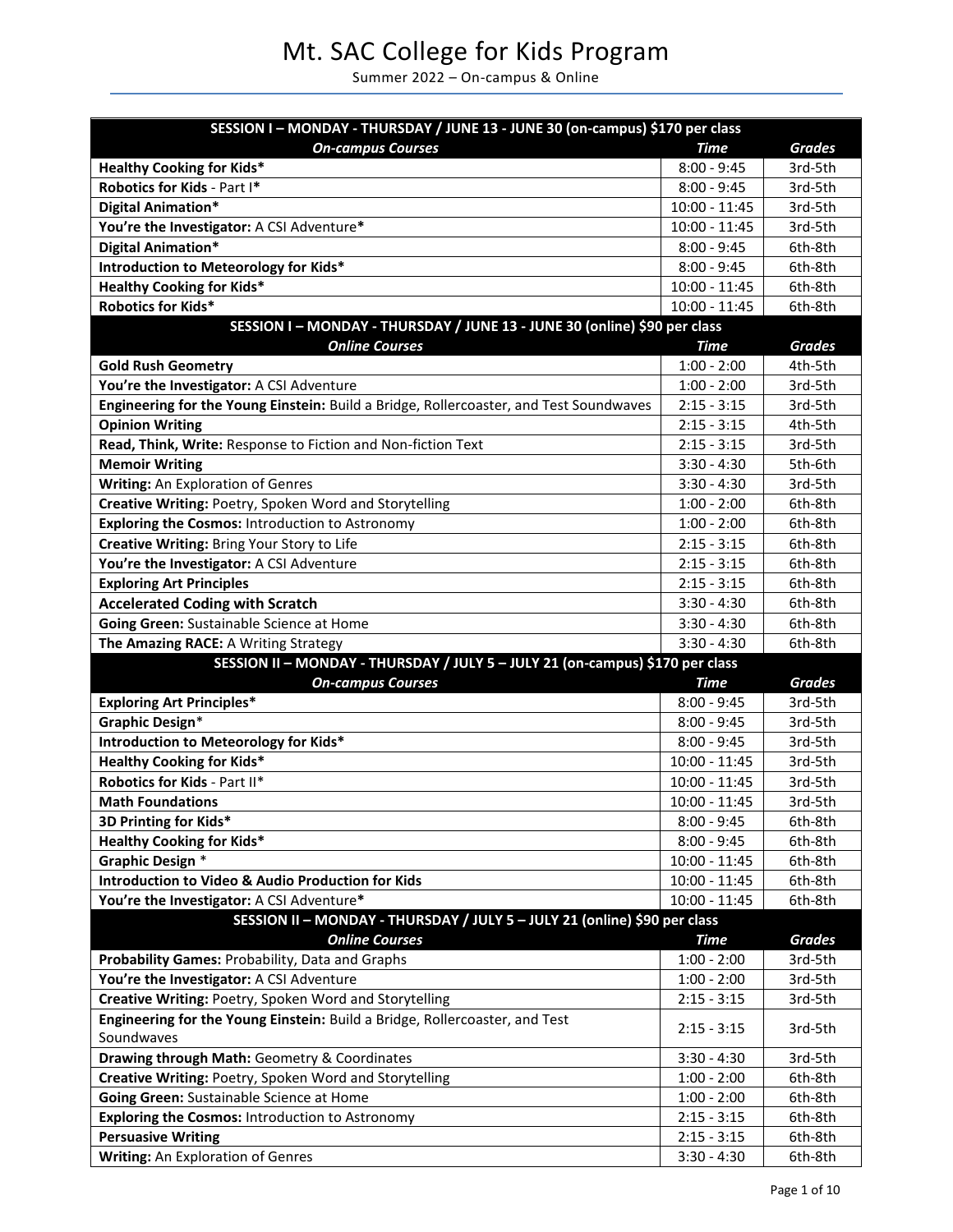# **COURSE DESCRIPTIONS**

### **3D Printing for Kids\* Oscar Arias**

3D Printing for Kids is an exciting hands-on introduction to the world of Plastics. Students learn the basics of how a 3D printer works and how to make basic models. In small groups, students will be using computers to create 3D models and print them. No previous experience is necessary, all skill levels are welcome to participate but having a basic understanding of how to navigate a computer will help as you attend the course. If you want a fun challenge, this class is for you!

### **Student Learning Outcomes:**

Upon completion students will:

- Develop team building skills as participants engage in every project
- Learn and understand the basics of 3d printing
- Understand basic modeling techniques
- Develop valuable learning experiences and apply them to their own projects for future projects

### Accelerated Coding with Scratch **Kathy Tat-Chung Kathy Tat-Chung**

This course suits mostly for beginners and is designed for students who have little programming/coding knowledge. In this Accelerated Scratch Coding, we will cover the more complex coding concepts in Scratch, such as functions and lists, while continuing to explore all the cool features Scratch has to offer. Students will work on writing and animating their own projects using animations, games, and storytelling. Our goal in this class is to focus on creativity, critical thinking, problem-solving, and fun!

### **Student Learning Outcomes:**

Upon completion students will:

- Use a variety of age-appropriate technologies to communicate and exchange ideas
- Create projects that use coding and various forms of graphic, audio to communicate ideas
- Create their own interactive games, stories, and animations

### **Creative Writing: Bring Your Story to Life Kathy Tat-Chung Kathy Tat-Chung**

In this creative writing class, students will learn the key elements of creative writing: character, setting, problem/action and solution. In addition, they will learn to engage in their imagination and express their feelings. It is designed to help students foster their creative writing skills by clarifying their own ideas, beliefs and discovering what they know and think about a topic.

### **Student Learning Outcomes:**

Upon completion students will:

- Write a 3-5 paragraphs narrative of real or imagined events
- Outline the basic structure of essay writing by identifying the introduction, body, and conclusion paragraphs
- Use descriptive dialogues to make their story come alive

*6th-8th grade (II) \$170 on-campus/\*\$15 materials fee*

*6th-8th grade (I) \$90 online/Google Classroom*

*6th-8th grade (I) \$90 online/Google Classroom*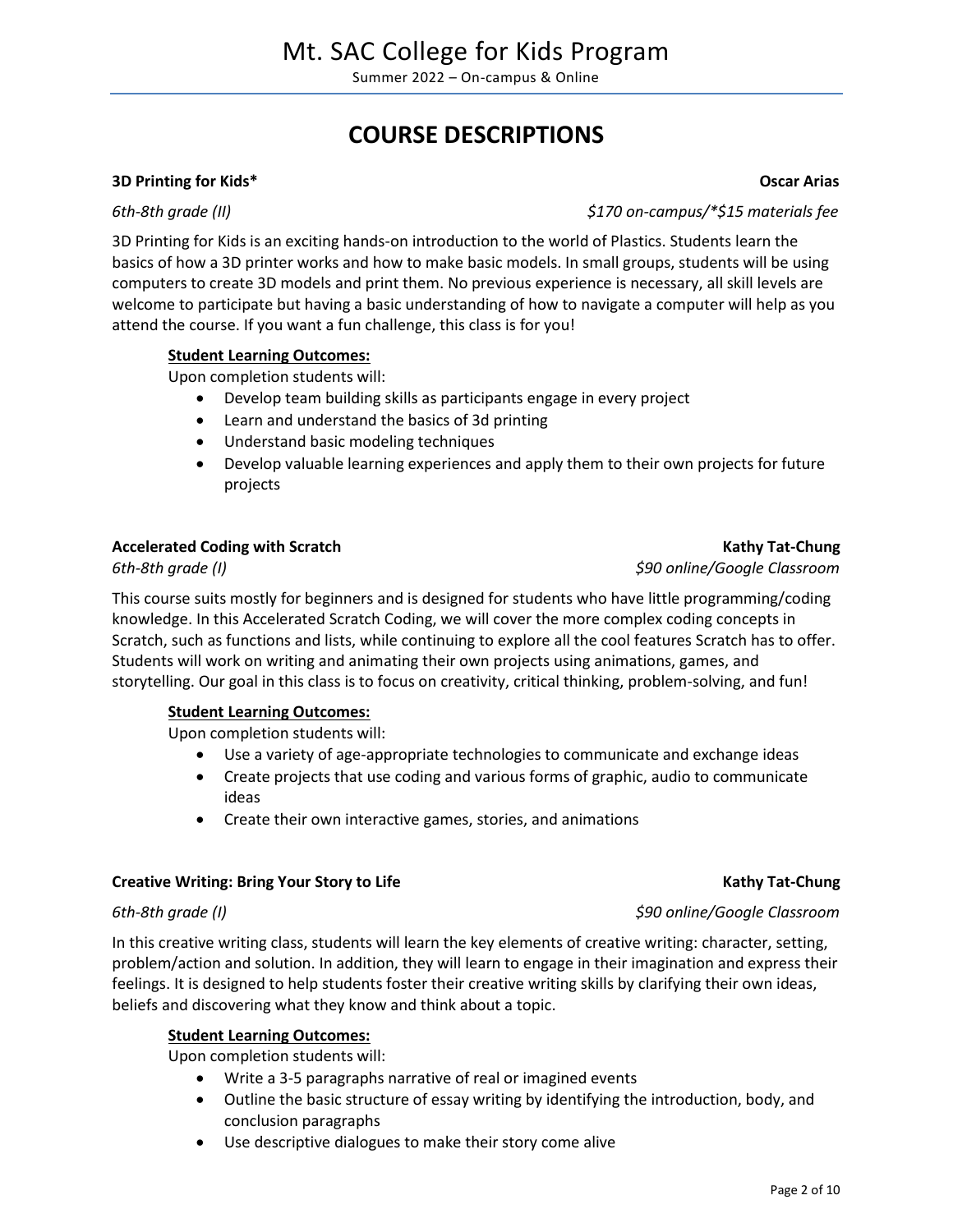### *3rd-5th grade (II) \$90 online/Google Classroom*

Summer 2022 – On-campus & Online

**Creative Writing: Poetry, Spoken Word, and Storytelling Samantha Herrera** Samantha Herrera

## *3rd-5th grade (II) & 6th-8th grade (I) (II) \$90 online/Google Classroom*

In this course, students will explore out of the box creative writing such as poetry, spoken word, and in storytelling. This course will be designed to teach students that though there is writing in the traditional sense (i.e. Shakespeare, E.E. Cummings, Emily Dickens) that fixate on structure, being exposed to new and modern writing styles such a spoken word poetry can increase skills in description and creativity in writing. The social emotional learning aspect of this course will give students healthy ways to identify their feelings and adopt new coping mechanisms.

### **Student Learning Outcomes:**

Upon completion students will:

- Identify poetry structures, work alongside them as well as work against them in an out of the box manner
- Hone in on their writing skills and self-expression as it relates to ELA standards

### **Digital Animation**\* **Jessica Wu**

### *3rd-5th grade (I) & 6th-8th grade (I) \$170 on-campus/\*\$6 materials fee*

This class will take a look at the tools and software used for animation, and the basics of animation. Students will first learn traditional, hand-drawn animation during the first half of the session, and then digital animation in the second half. During the second half, students will be introduced to programs used in the industry, as well as different techniques on how to animate. 3rd and 5th graders will have a lighter version that teaches more fundamentals while 6th and 8th graders will have a bit more complexity to challenge students.

### **Student Learning Outcomes:**

Upon completion students will:

- Demonstrate visual communication techniques through the use of industry-standard programs
- Display the ability to use text and pictures through assignments

### **Drawing through Math: Geometry & Coordinates Mariah Cheng Mariah Cheng**

Using paper graphs and online graphing counterparts, students will review geometric concepts and move into graphic coordinates on the  $(x, y)$  axis. From lines and line segments to butterflies and animals, this class will be engaging and challenging at the same time. This will be conducted using Google Meets and Google Classroom.

### **Student Learning Outcomes:**

Upon completion students will:

Review geometric concepts and graphic coordinates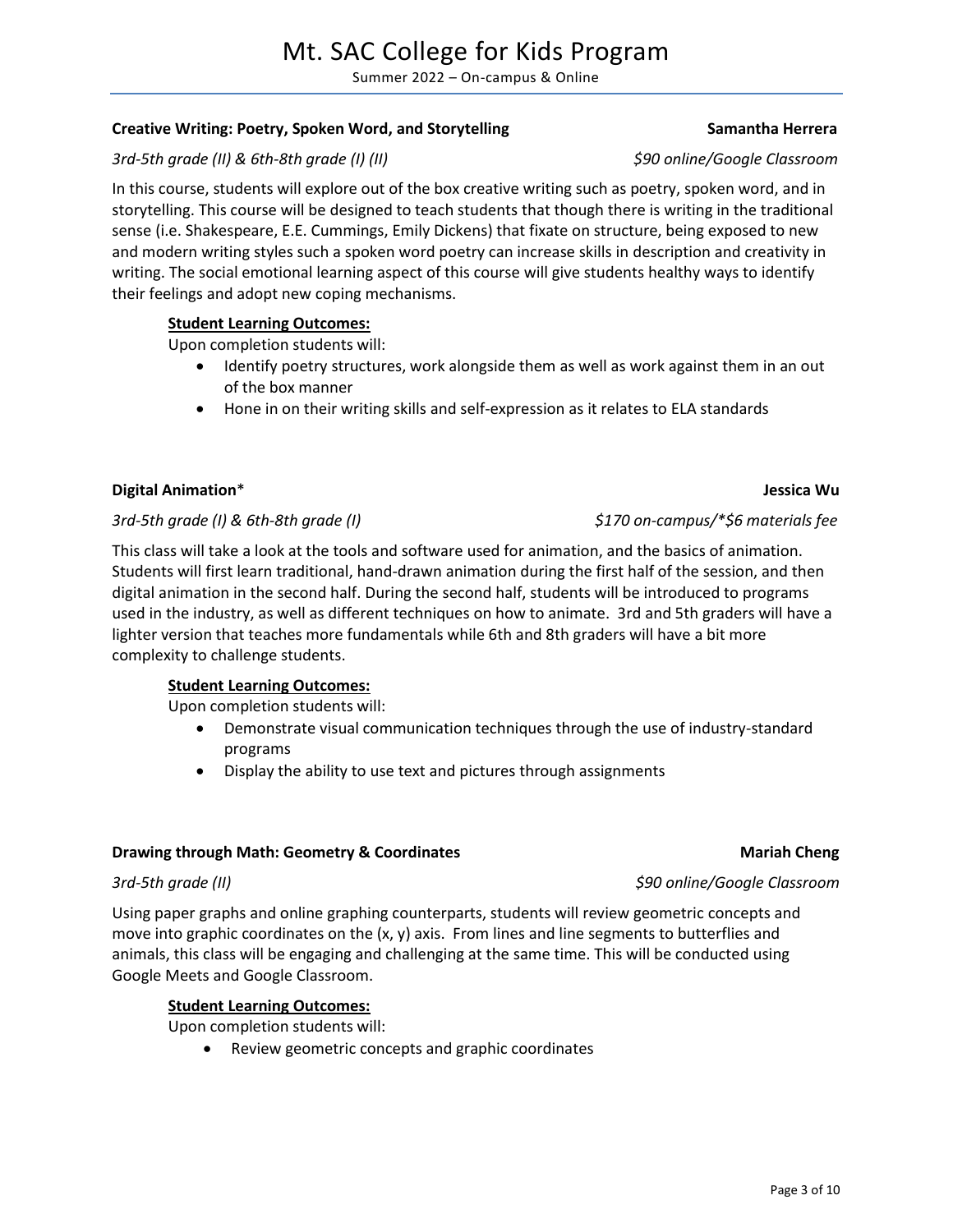### **Engineering for the Young Einstein: Build a Bridge, Rollercoaster, and Test Soundwaves Paul Pasa**

### *3rd-5th grade (I) (II) \$90 online/Zoom*

In this exciting online course, students will be exploring several aspects of Physics. During these activities, students will explore the applications of the Scientific Method to understand potential, kinetic energy, momentum, and types of sound waves. Students will study potential and kinetic energy as we construct our own roller coaster. We will also hear and see the physics of sound as we "surf" these waves to understand how they work!

### **Student Learning Outcomes:**

Upon completion students will:

- Develop valuable critical thinking skills in which they will be able to gather, organize, and analyze data from various sources and apply that to their own projects
- Use models to test interactions concerning the functioning of scientific systems
- Understand the interaction of potential and kinetic energy, as well as momentum
- Build a bridge using popsicle sticks, a paper roller coaster
- Construct a phone to listen to sound waves

### **Exploring Art Principles\* Steven Jimenez**

*3rd-5th grade (II) \$170 on-campus/\*\$5 materials fee*

*6th-8th grade (I) \$90 online/Google Classroom*

This online art experience will utilize various sources and mediums to focus on developing principle art skills with students while exploring the history and context of famous works. This class will encourage independent creative practice as the instructor models art work to the students in class. No prior experience will be required for this class and all skill levels are welcome to participate. Students will be expected to have general introductory art supplies to participate in the course.

### **Student Learning Outcomes:**

Upon completion students will:

- Share ideas for media artworks through guided exploration of tools, methods, and imagining.
- Express and share ideas for media artworks through sketching and modeling.
- Integrate aesthetic principles with a variety of generative methods to fluently form original ideas, solutions, and innovations in media arts creation processes.
- Form ideas into plans or models for media arts productions.
- Create, capture, and assemble media arts content for media arts productions, identifying basic aesthetic principles, such as pattern and repetition.

### **Exploring the Cosmos: An Introduction to Astronomy Steven Jimenez**

### *6th-8th grade (II) \$90 online/Google Classroom*

This is an exciting time to look up and discover what comprises our night sky and beyond. On December 25, 2021 NASA launched the James Webb observatory to gain insight into the first galaxies that formed in our universe, discover more about our own solar system, and explore solar systems and exoplanets beyond our own! This introductory course will follow the progress of the James Webb Observatory as well as discuss foundational astronomy skills, compare present and past NASA missions, and conduct simple experiments with at home materials. This will be an introductory course and no prior astronomy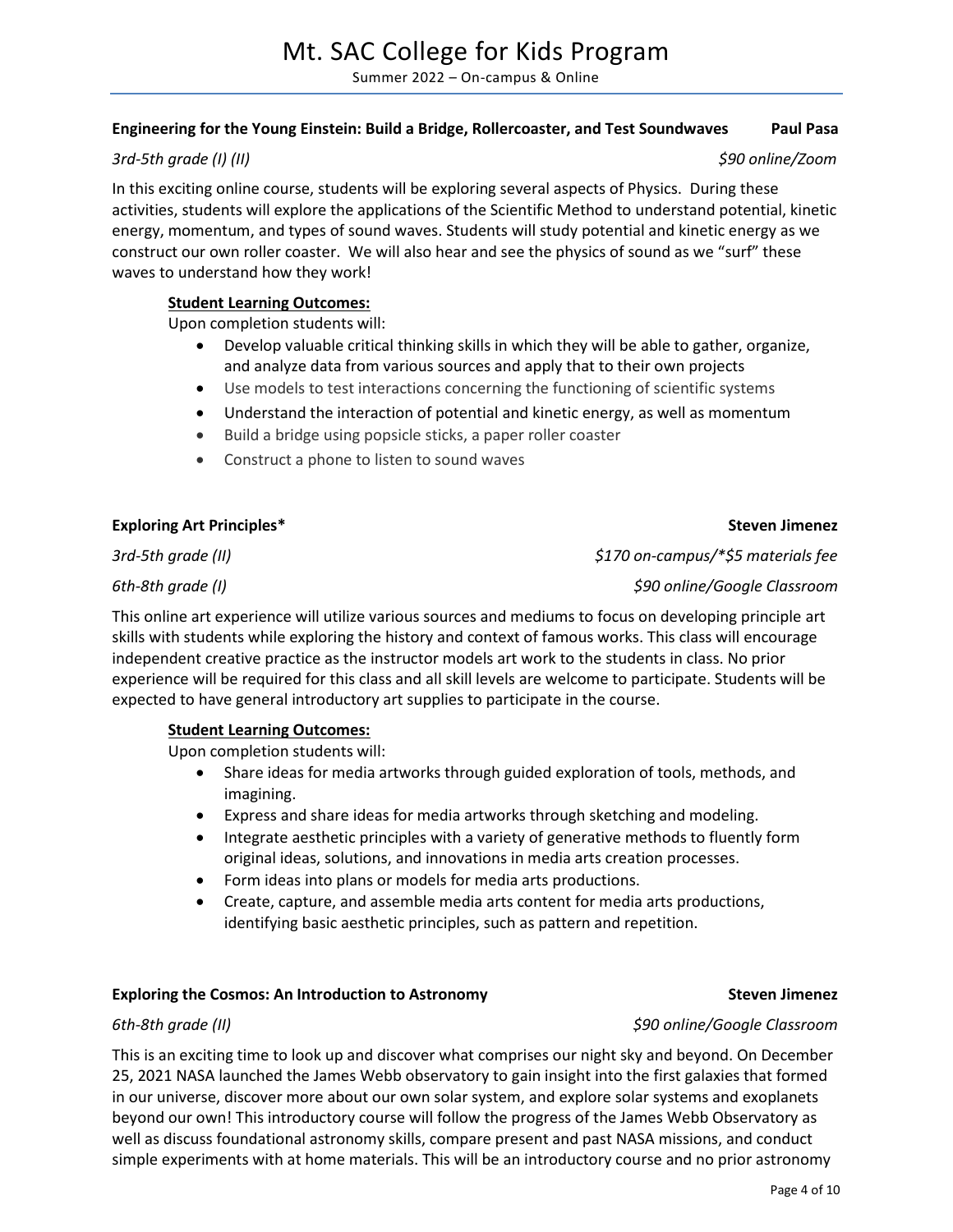experience is needed. Similarly, at home experiments will consist of readily sourced materials from home with very little purchases necessary to participate. Experiments will be provided for student engagement and enjoyment; therefore, no students will be penalized for lack of materials.

## **Student Learning Outcomes:**

Upon completion students will:

- Review foundational astronomy skills
- Compare present and past NASA missions
- Conduct simple experiments as it relates to the course

# **Going Green!: Sustainable Science at Home Steven Jimenez**

# *6th-8th grade (II) \$90 online/Google Classroom*

Our environment provides nourishment and shelter and in today's environmental climate, ecoinnovation and education are more crucial than ever. In this course students will learn about ecoconsciousness, environmental responsibility, and sustainability with easy at home accessible materials and experiments. Humanity and the environment are intertwined in many ways and this course will give students the chance to experience these eco-conscious opportunities first hand. No prior experience is necessary to participate in this course. Similarly, at home experiments will consist of readily sourced materials from home with very little purchases necessary to participate. Experiments will be provided for student engagement and enjoyment; therefore, no students will be penalized for lack of materials.

# **Student Learning Outcomes:**

Upon completion students will:

- Learn how to be eco- conscious
- Understand environmental responsibility and sustainability

# **Gold Rush Geometry Cheng Cheng Cheng Cheng Cheng Cheng Cheng Cheng Cheng Cheng Cheng Cheng Cheng Cheng Cheng Cheng Cheng Cheng Cheng Cheng Cheng Cheng Cheng Cheng Cheng Cheng Cheng Cheng Cheng Cheng Cheng Cheng Cheng Chen**

Classroom.

Students will use a Google Spreadsheet to create a Geometry-focused Gold Rush claim, tents, the American River, etc... while learning daily about different aspects of the California Gold Rush. This class will result in a stronger understanding of the events of the California Gold Rush while developing Google Spreadsheet skills as well. Together, students will relate a key California historical event while learning and reinforcing math concepts. Online, students will need a Google account while we use Google

# **Student Learning Outcomes:**

Upon completion students will:

- Understand area and perimeter
- Understand Basic Geometric shapes and angles
- Understand different life aspects of the Gold Rush
- Gain familiarity with google tools and spreadsheets

### *4th-5th grade (I) \$90 online/Google Classroom*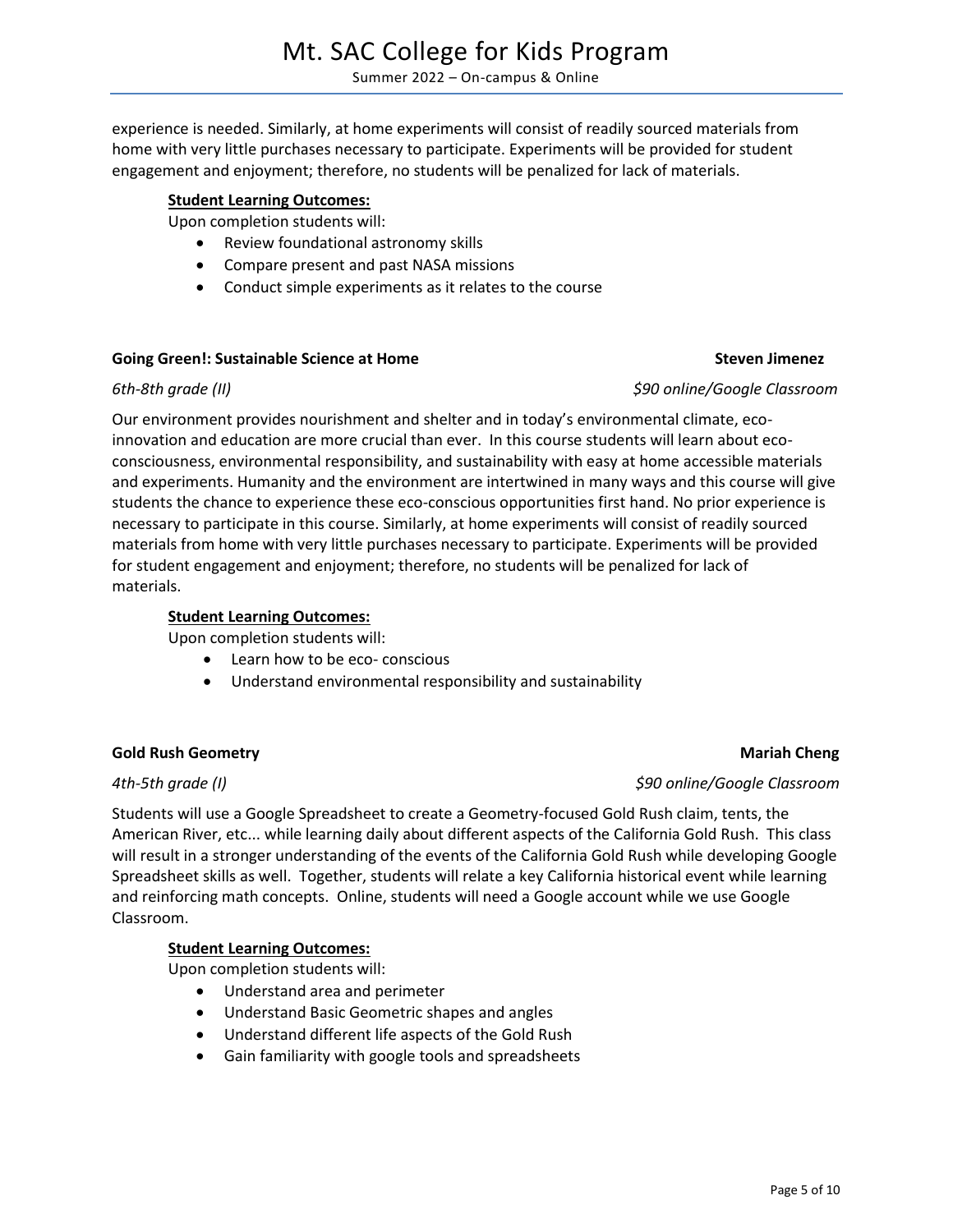# Mt. SAC College for Kids Program

Summer 2022 – On-campus & Online

### **Graphics Design\* Jessica Wu**

### *3rd-5th grade (II) & 6th-8th grade (II) \$170 on-campus/\*\$6 materials fee*

This class will take a look at the tools and software used for graphic design, and how to approach design from a digital point of view. We will also be covering organization of project files to optimize efficiency. Students will learn the essential elements of design. 3rd and 5th graders will have a lighter version that teaches more fundamentals while 6th and 8th graders will have a bit more complexity to challenge students.

### **Student Learning Outcomes:**

Upon completion students will:

- Demonstrate visual communication techniques through the use of industry-standard programs.
- Display the ability to use text and pictures through assignments.

### **Healthy Cooking for Kids\* Rodolfo Gutierrez Espinoza & Angelica Velasco**

### *3rd-5th grade (I) (II) & 6th-8th grade (I) (II) \$170 on-campus/\*\$30 materials fee*

Students will enjoy a hands-on learning experience in Mt. SAC's Nutrition and Foods Laboratory Kitchen. Working in teams, students will complete recipes utilizing the kitchen's equipment. Students will prepare a wide range of fresh ingredients in order to produce healthy and flavorful dishes.

### **Student Learning Outcomes:**

Upon completion students will:

- Demonstrate knowledge of principles of food preparation (recipe reading, ingredient identification/measuring, organization of cooking tasks) by successfully preparing course recipes
- Learn to safely prepare food by following kitchen safety and food sanitation guidelines
- Demonstrate ability to properly use kitchen tools and equipment by their application in food preparation
- Gain knowledge of various cooking techniques by the completion of course recipes.

### **Introduction to Video & Audio Production for Kids Steven Jimenez**

### *6th-8th grade (II) \$170 on-campus*

In this course, students will explore the world of audio and visual production. Using the Mac software suite, students will develop skills in producing their own audio projects, including podcasts and songs, and how to edit and manipulate the sonic qualities of each. Then, after exploring the sonic worlds, students will be introduced to video production skills and will create their own music videos and PSA's. Using the Mac software, students will learn how to make professional quality music video and audio productions. Students will also be introduced to studio gear and techniques used to record and produce audial works. No prior experience is necessary for this course and all skill levels are welcome to participate.

### **Student Learning Outcomes:**

Upon completion students will:

- Learn to operate video cameras and audio equipment
- Create audio and visual productions (e.g., capturing, syncing, mixing)

### Page 6 of 10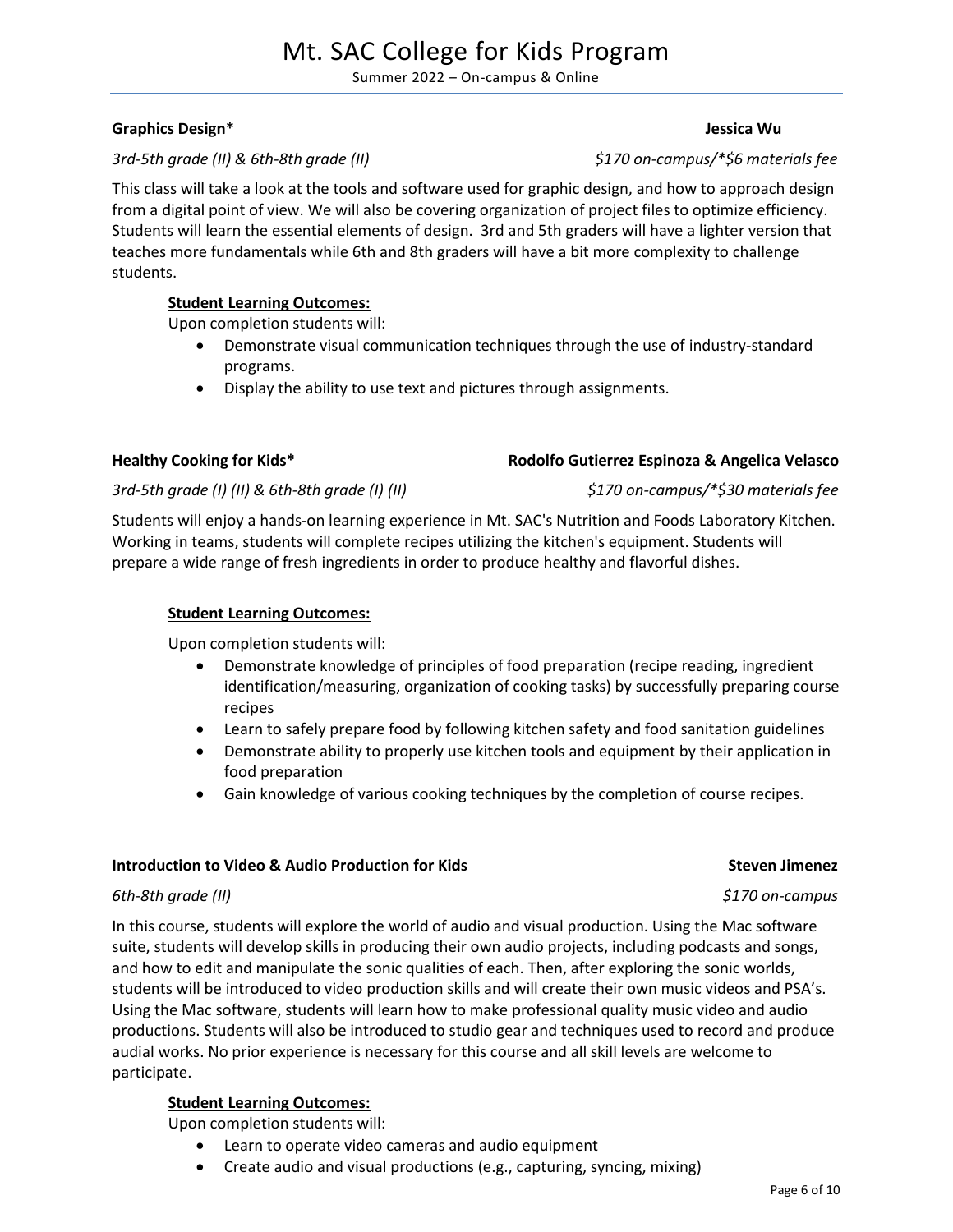# Mt. SAC College for Kids Program

Summer 2022 – On-campus & Online

- Edit visual and audio creations.
- Demonstrate understanding of aesthetics related to shooting and editing both audio and visual works.

### **Introduction to Meteorology for Kids\* Samantha Herrera**

### *3rd-5th grade (II) & 6th-8th grade (I) \$170 on-campus/\*\$5 materials fee*

The class will explore the branch of science that describes the phenomena that is the weather, climate, and forecasting weather. Students will engage in hands-on experiments to recreate weather patterns, climate, and weather forecasting. Students will focus on basic types of severe weather and how they develop, the role of human activity on weather, how weather is observed and measured, as well as the processes that influence weather and climate.

### **Student Learning Outcomes:**

Upon completion students will:

- Learn basic types of severe weather and how they develop
- Understand the role of human activity on weather
- Recognize how weather is observed and measured

### **Math Foundations Mathematic Service Cheng Acts and Acts and Acts and Acts and Acts and Acts and Acts and Acts and Acts and Acts and Acts and Acts and Acts and Acts and Acts and Acts and Acts and Acts and Acts and Acts and**

### *3rd-5th grade (II) \$170 on-campus*

The class will give students the confidence to start the next school year with a stronger sense of adding and subtracting multi-digit numbers. Starting with concrete Manipulatives, moving to abstract manipulatives and a place value chart, students will be able to add and subtract multi-digit numbers with ease as they build a foundation for multiplication and fractions.

### **Student Learning Outcomes:**

Upon completion students will:

- Use Base-10 Blocks (or print outs) and the Place Value Chart
- Develop a fluid way to understand and solve 3-digit numbers in addition and subtraction
- Have an understanding of "bundling" and "regrouping"

### **Memoir Writing Community Community Community Community Community Community Community Community Community Community Community Community Community Community Community Community Community Community Community Community Commun**

This class is all about what memory stands out as special. By the end of this class, students will have a well-written, multi-paragraph paper. Students will examine figurative language and word choice to enhance the reader's experience. Students will also have a better understanding of making a thesis statement and supporting that statement with reasons why they believe in their experience means so much to them.

### **Student Learning Outcomes:**

Upon completion students will:

- Write a multi-paragraph paper presenting their special memory;
- Learn about text organization and purposes of paragraphs;

### *4th-5th grade (I) \$90 online/Google Classroom*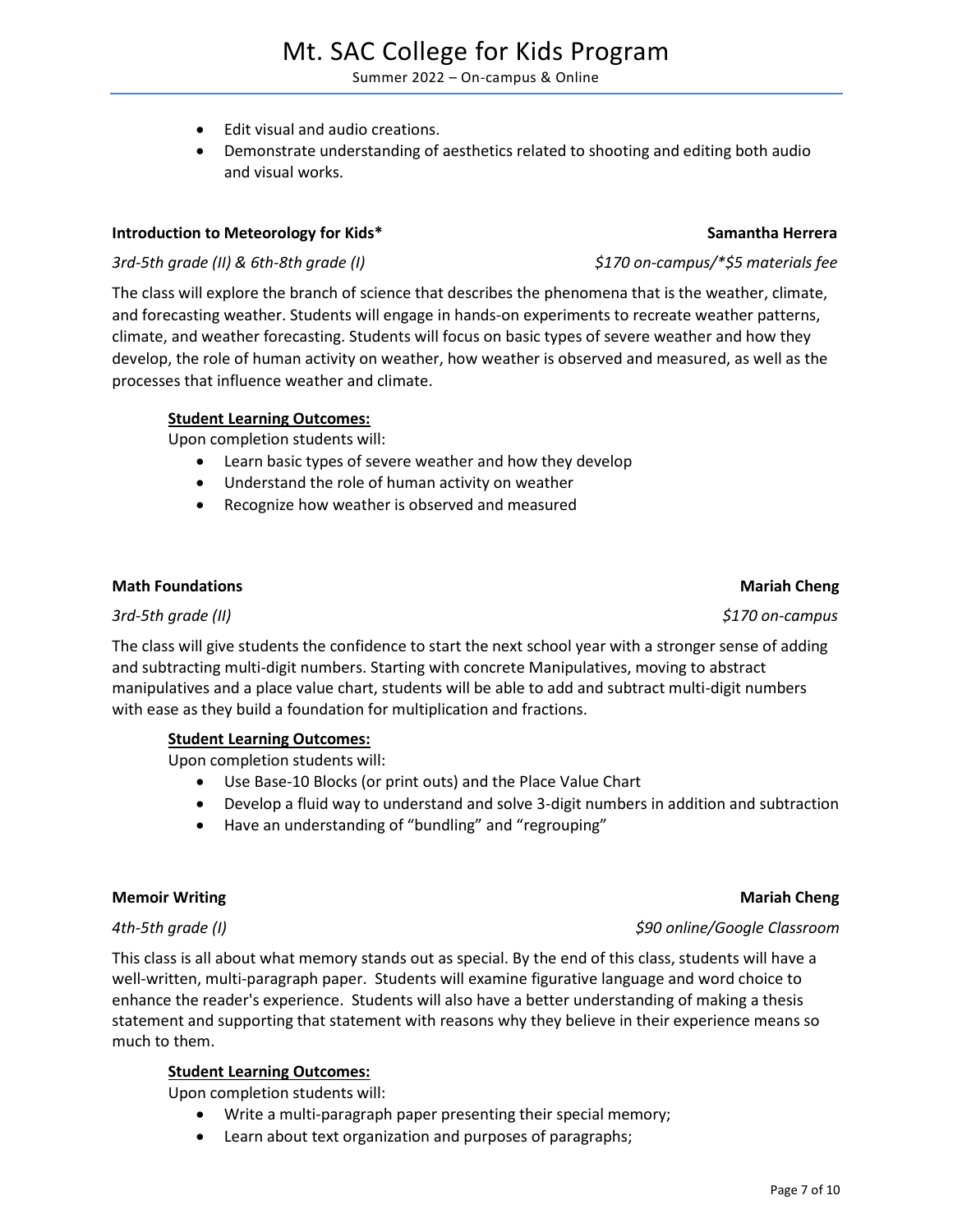Use Google Docs and become more familiar with inserting images

# **Opinion Writing Chengister Chengister Chengister Chengister Chengister Chengister Chengister Chengister Chengister Chengister Chengister Chengister Chengister Chengister Chengister Chengister Chengister Chengister Chengis**

This class is all about what you're passionate about and why it's the best! By the end of this class, students will have a well-written, multi-paragraph paper. We'll examine counter arguments as well. Students will also have a better understanding of making a thesis statement and supporting that statement with reasons why they believe in their opinion.

# **Student Learning Outcomes:**

Upon completion students will:

- Write a multi-paragraph paper presenting their opinion and counter argument;
- Learn about text organization and purposes of paragraphs;
- Use Google Docs and become more familiar with inserting images

# **Persuasive Writing Chengister Chengister Chengister Chengister Chengister Chengister Chengister Chengister Chengister Chengister Chengister Chengister Chengister Chengister Chengister Chengister Chengister Chengister Chen**

In this writing class, students will learn safe internet searches, learn research skills, and how to compose a coherent, well-written persuasive argument. They will create points and counter-arguments for their position as well. At the end of the class, students will present their writing to the class to hone their presentation skills. This will be conducted using Google Meets and Google Classroom.

# **Student Learning Outcomes:**

Upon completion students will:

- Learn to conduct safe internet searches
- Develop research skills
- Compose a written persuasive argument
- Exercise their presentation skills

# **Probability Games: Probability, Data, and Graphs Mariah Cheng Mariah Cheng**

Students will play probability games to learn the concepts, gather their own data with Google Forms, and create various graphical representations using Google Sheets. Learners will have a stronger understanding of these concepts, further preparing them for the next year of schooling. This will be conducted using Google Meets and Google Classroom.

# **Student Learning Outcomes:**

Upon completion students will:

Learn the concepts of probability games

# Read, Think, Write: Response to Fiction and Non-fiction Text **Kathleen Pena**

Responding to text is the way a student reacts to something that has been read or listen to. In this course, students will learn to interact with the text, develop a deeper understanding and relate what

# *4th-5th grade (I) \$90 online/Google Classroom*

*3rd-5th grade (I) \$90 online/Google Classroom*

*3rd-5th grade (II) \$90 online/Google Classroom*

# *6th-8th grade (II) \$90 online/Google Classroom*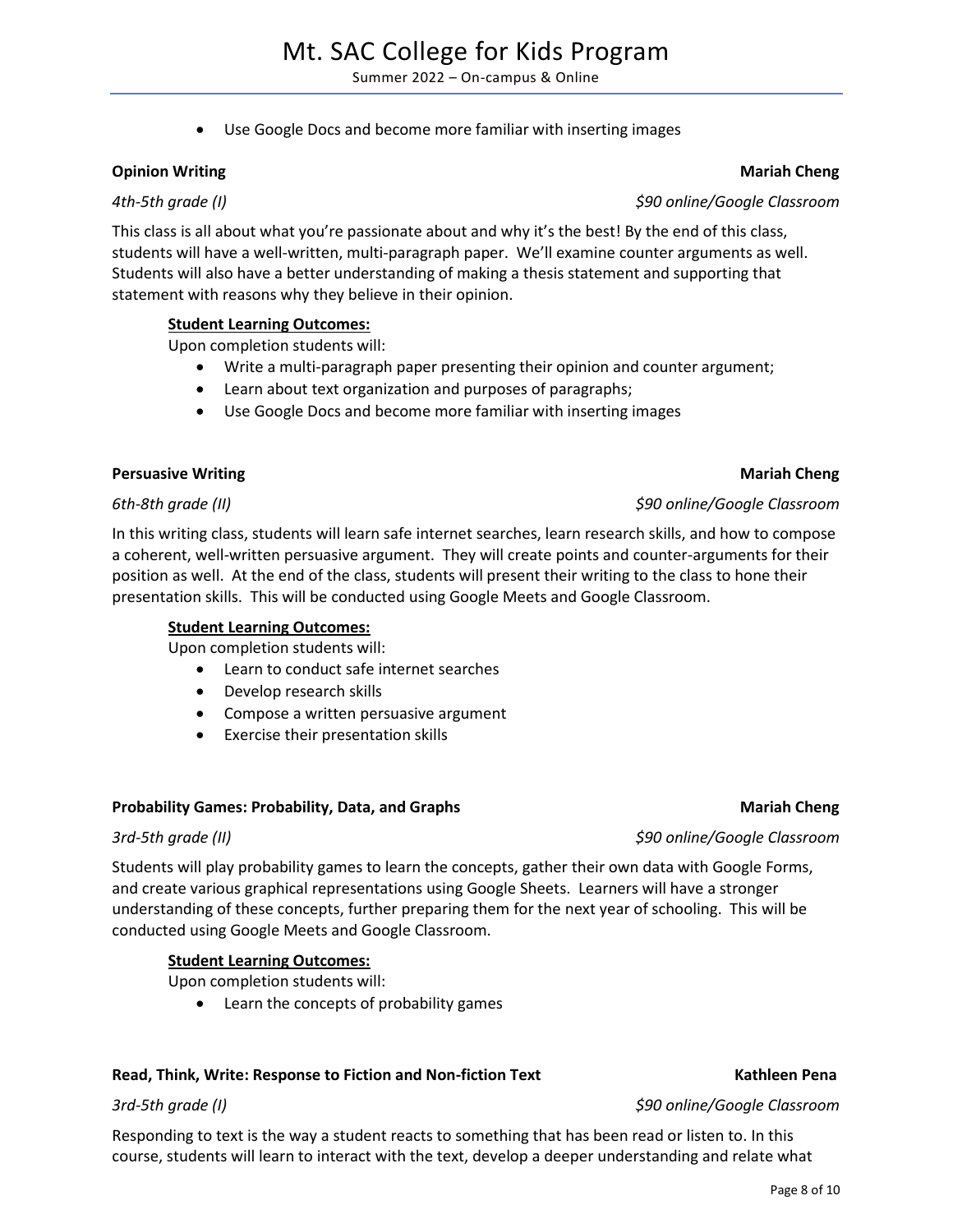they have read to their own personal experiences. Through this course students learn to construct meaning and strengthen reading comprehension. For this online class, students will need a private Gmail account to access a Google classroom link.

### **Student Learning Outcomes:**

Upon completion students will:

- Read closely to determine what the text says explicitly and to make logical inferences from it
- Draw conclusions/opinions from the text supported by text evidence
- Be able to summarize the text, explain the author purpose and point of view and identify main events.

### **Robotics for Kids\* Oscar Arias**

### *3rd-5th grade (I) (II) & 6th-8th grade (I) \$170 on-campus/\*\$5 materials fee*

Robotics for Kids is an exciting hands-on introduction to Robotics. Students learn basic robotic construction, programming & teamwork skills. In small groups, students use building elements, motors, and microcontrollers to build metal robots. Students will build and program their robots to compete against their classmates in classroom robot competitions. No previous experience necessary, all skill levels are welcome to participate in this course as projects are oriented towards skill building and creativity rather than technical ability.

### **Student Learning Outcomes:**

Upon completion students will:

- Develop team building skills as participants engage in every project
- Learn and understand the basic construction of a robot
- Understand basic robotics programming
- Develop valuable critical thinking skills in which they will be able to gather, organize, and analyze data from various sources and apply that to their own projects

### **The Amazing RACE: A Writing Strategy Mathleen Pena Kathleen Pena**

The RACE strategy is a method used to thoroughly answer an open ended text question. It is a simple writing strategy that can help students construct more thoughtful and rigorous responses to what they read. This course will teach students to become more sophisticated readers and writers while learning to draw inferences and summarize text.

### **Student Learning Outcomes:**

Upon completion students will:

- Refer to details and examples in a text when explaining what the text says explicitly and when drawing inferences from the text
- Determine the main idea of a text and explain how it is supported by key details; summarize the text
- Compare and contrast their own point of view from that of the author of a text.

*6th-8th grade (I) \$90 online/Google Classroom*